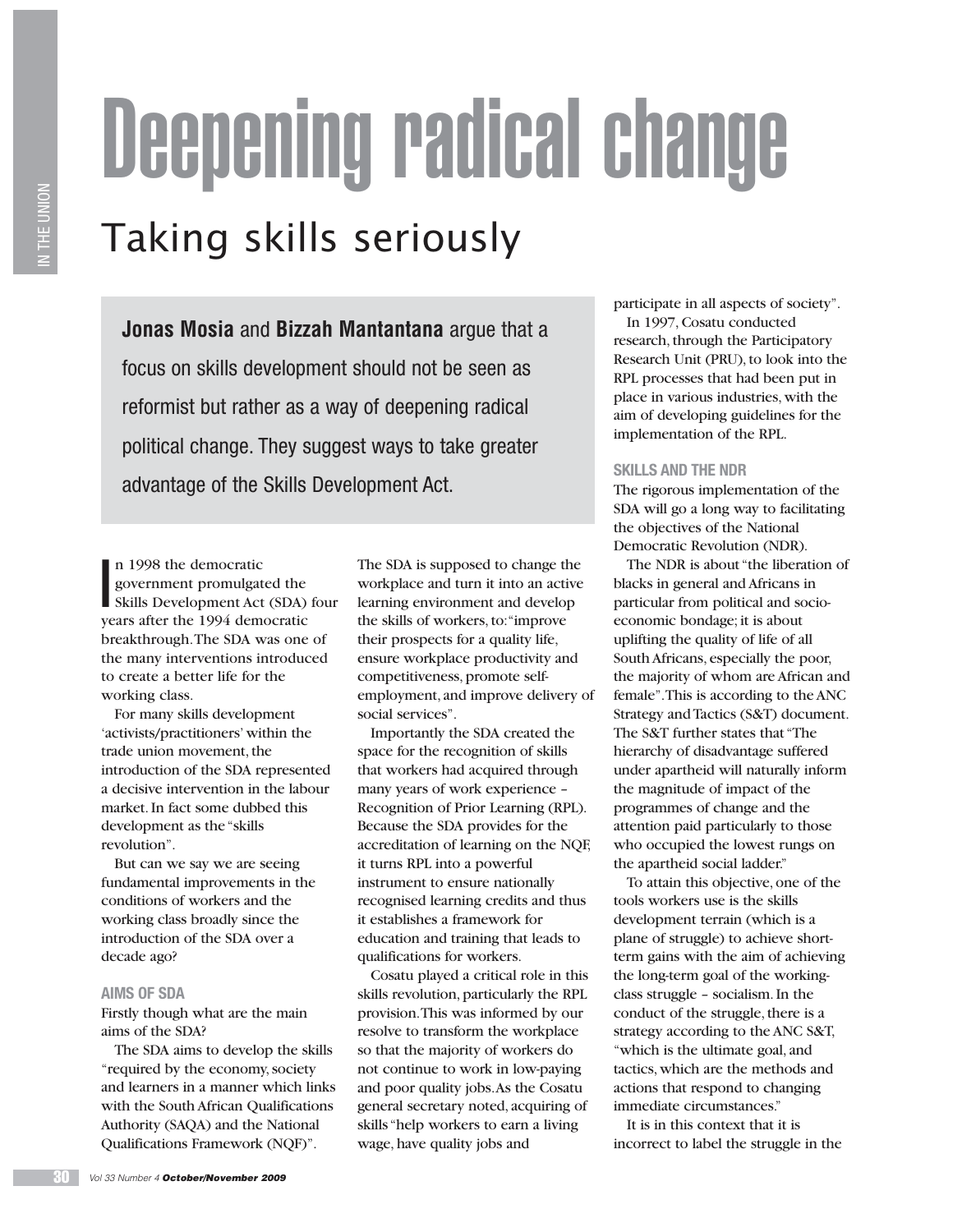skills arena as reformist. The false division between revolution and reform was addressed by Rosa Luxemburg more than a hundred years ago in her pamphlet 'Reform or Revolution'.

Luxemburg saw a relationship between reform and revolution: "The practical daily struggle for reforms, for the amelioration of the condition of the workers within the framework of the existing social order, and for democratic institutions, offers the Social Democracy the only means of engaging in the proletarian class struggle and working in the direction of the final goal, the conquest of political power and the suppression of wage labour. For Socialist Democracy, there is an indissoluble tie between social reforms and revolution. The struggle for reform is its means; the social revolution, its goal."

It is true that Luxemburg wrote many years ago and her views were informed by conditions in Germany then. So it is important to look closer to home.

The 10th Congress of the South African Communist Party (SACP) put the debate on reform and revolution to rest: "The struggle for socialism is a vast historical struggle to shift the balance of class forces towards working people and other popular forces. This struggle has not been and will never be a single, evolutionary development guaranteed by history. Taking place on the terrain of a world dominated by capitalism, it is marked by moments of stagnation, by advances, ruptures, by reverses, and, no doubt, by decisive moments. To understand the struggle as a single contest between revolution and reform is not helpful."

#### **IS THERE PROGRESS?**

The 2007/08 Employment Equity Commission (EEC) Report paints a worrying picture about transformation in the workplace. The report states that two decades into our democracy, race and gender dynamics are still issues in the

workplace. Unless we do things in a much more radical manner, transformation will remain on paper. According to the report, the economically active population comprised of 74.8% Africans, 10.3% coloureds, 2.8% Indians and 12.1% whites.

However, when it comes to influential positions in the workplace whites still take a lion's share while black representation is almost insignificant. As Figure 1 indicates, Africans constitute 18.8% of top managers, coloureds 3.9%, Indians 6.1%, whites 68.2% and foreign nationals 3.1%.

The picture does not change at the senior management level where Africans make up 18.1%, coloureds 6.1%, Indians 65.2% and whites 65.2%. The situation changes a bit when it comes to professionals and middle management with Africans occupying 24.1% of the positions, coloureds 8.5%, Indians 8.7% and whites 57.2%.

Coming to unskilled workers the situation is turned on its head. As Figure 2 below shows, Africans still constitute a whopping 80.9% of the unskilled workforce, coloureds 11.8%, Indians 1.3% and whites 1.1%

**Figure 1: Percentage of top management to race**



**Figure 2: Unskilled workers by race**